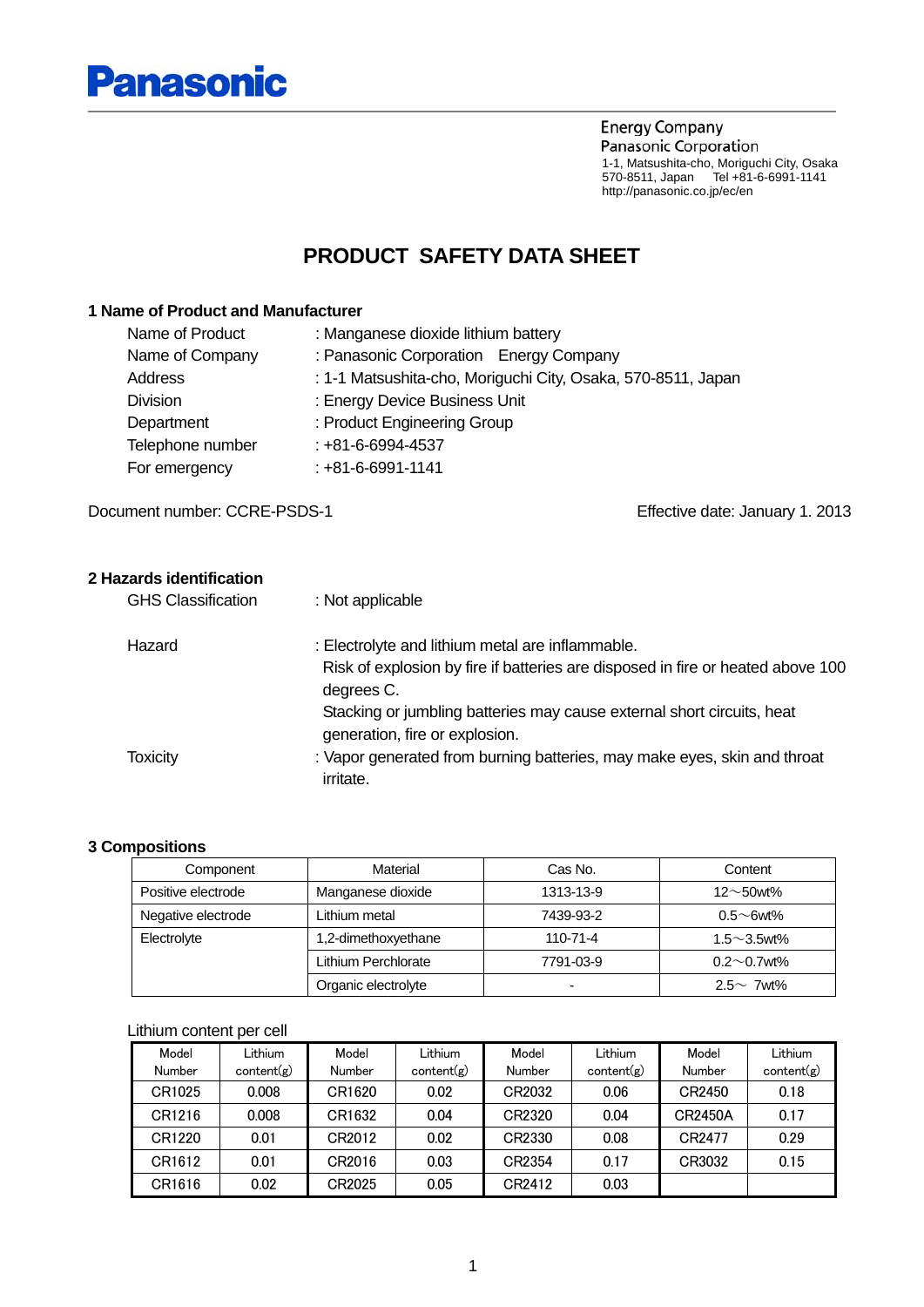

**Energy Company** Panasonic Corporation 1-1, Matsushita-cho, Moriguchi City, Osaka 570-8511, Japan Tel +81-6-6991-1141 http://panasonic.co.jp/ec/en

#### **4 First Aid Measures**

 The product contains organic electrolyte. In case of electrolyte leakage from the battery, actions described below are required.

| Eye contact  | : Flush the eyes with plenty of clean water for at least 15 minutes immediately,<br>without rubbing. Take a medical treatment. If appropriate procedures are not<br>taken, this may cause an eye irritation. |
|--------------|--------------------------------------------------------------------------------------------------------------------------------------------------------------------------------------------------------------|
| Skin contact | : Wash the contact areas off immediately with plenty of water and soap. If<br>appropriate procedures are not taken, this may cause sores on the skin.                                                        |
| Inhalation   | : Remove to fresh air immediately. Take a medical treatment.                                                                                                                                                 |

#### **5 Fire Fighting Measures**

| Extinguishing method     | : Since vapor, generated from burning batteries may make eyes, nose and<br>throat irritates, be sure to extinguish the fire on the windward side. Wear the<br>respiratory protection equipment in some cases. |
|--------------------------|---------------------------------------------------------------------------------------------------------------------------------------------------------------------------------------------------------------|
| Fire extinguishing agent | : Alcohol-resistant foam and dry sand are effective.                                                                                                                                                          |

### **6 Measures for electrolyte leakage from the battery**

- $\bullet$  Take up with absorbent cloth.
- $\bullet$  Move the battery away from the fire.

#### **7 Handling and Storage**

- When packing the batteries, do not allow battery terminals to contact each other, or contact with other metals. Be sure to pack batteries by providing partitions in the packaging box, or in a separate plastic bag so that the single batteries are not mixed together.
- $\bullet$  Use strong material for packaging boxes so that they will not be damaged by vibration, impact, dropping and stacking during their transportation.
- Do not recharge batteries. Do not deform batteries.
- Do not mix different type of batteries.
- Do not solder directly onto batteries.
- Do not let water penetrate into packaging boxes during their storage and transportation.
- Do not store the battery in places of the high temperature or under direct sunlight or in front of a stove. Please also avoid the places of high humidity. Be sure not to expose the battery to condensation, water drop or not to store it under frozen condition.
- Fire fighting apparatus should be installed.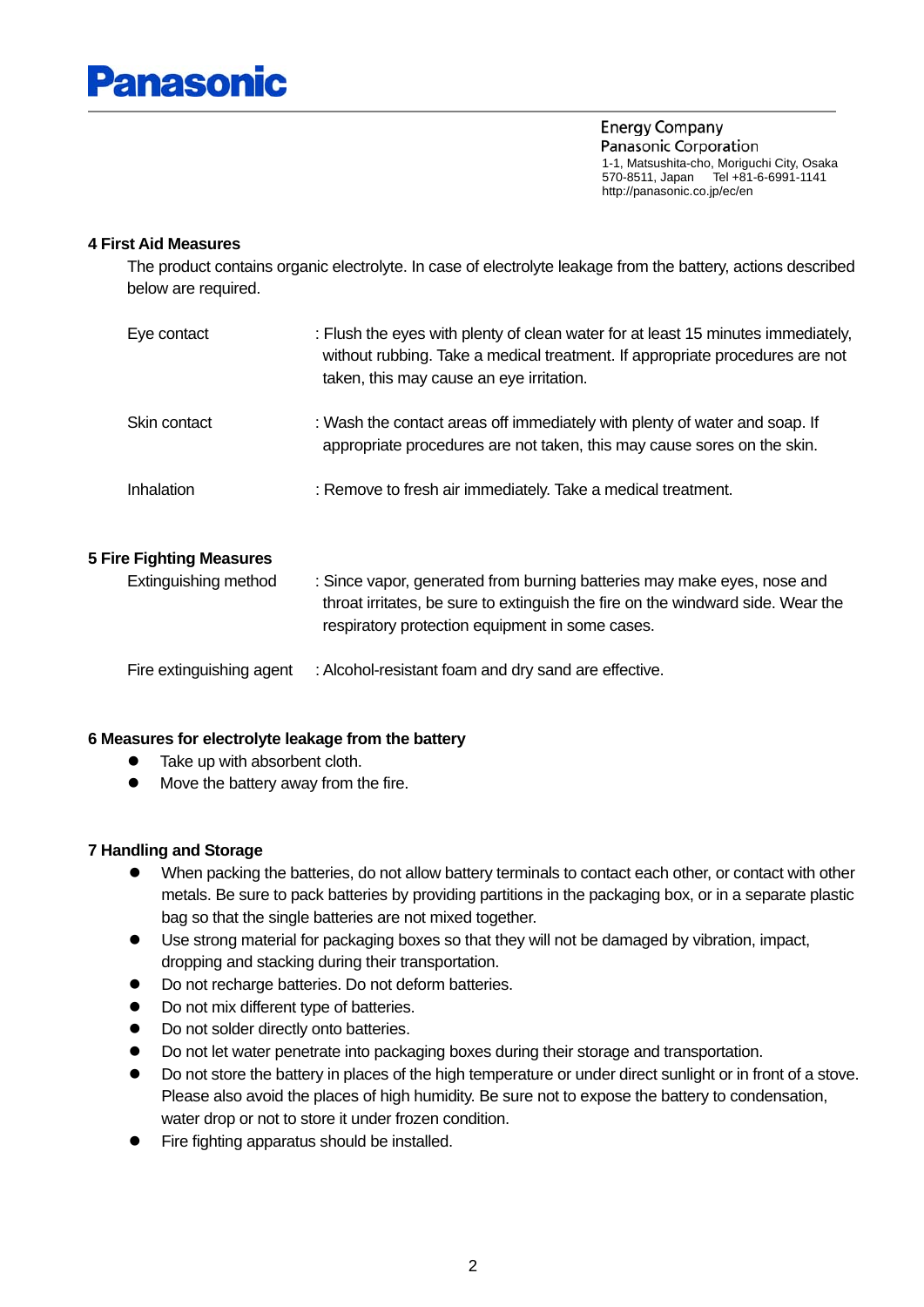## Panasonic

**Energy Company** Panasonic Corporation 1-1, Matsushita-cho, Moriguchi City, Osaka 570-8511, Japan Tel +81-6-6991-1141 http://panasonic.co.jp/ec/en

#### **8 Exposure Control** (in case of electrolyte leakage from the battery)

| Acceptable concentration : Not specified in ACGIH. |                                                                                  |
|----------------------------------------------------|----------------------------------------------------------------------------------|
| <b>Facilities</b>                                  | : Provide appropriate ventilation system such as local ventilator in the storage |
|                                                    | place.                                                                           |
| Protective clothing                                | : Gas mask for organic gases, safety goggle, and safety glove.                   |

#### **9 Physical and Chemical Properties**

| Appearance | : Coin shape |
|------------|--------------|
| Voltage    | : 3 volts    |

#### **10 Stability and Reactivity**

 Since batteries utilize a chemical reaction they are actually considered a chemical product. As such, battery performance will deteriorate over time even if stored for a long period of time without being used. In addition, the various usage conditions such as discharge, ambient temperature, etc. are not maintained within the specified ranges the life expectancy of the battery may be shortened or the device in which the battery is used may be damaged by electrolyte leakage.

#### **11 Toxicological Information** (in case of electrolyte leakage from the battery)

| Acute toxicity    | : Oral(rat) $LD50 > 2,000$ mg/kg (estimated) |
|-------------------|----------------------------------------------|
| <i>Irritation</i> | : Irritating to eye and skin.                |
| Mutagenicity      | : Not specified.                             |
| Chronic toxicity  | : Not specified.                             |

#### **12 Ecological Information**

 In case of the worn-out battery was disposed in land, the battery case may be corroded, and leak electrolyte. But, we have no ecological information.

#### **13 Disposal Considerations**

 When the battery is worn out, dispose of it under the ordinance of each local government or the law issued by relating government.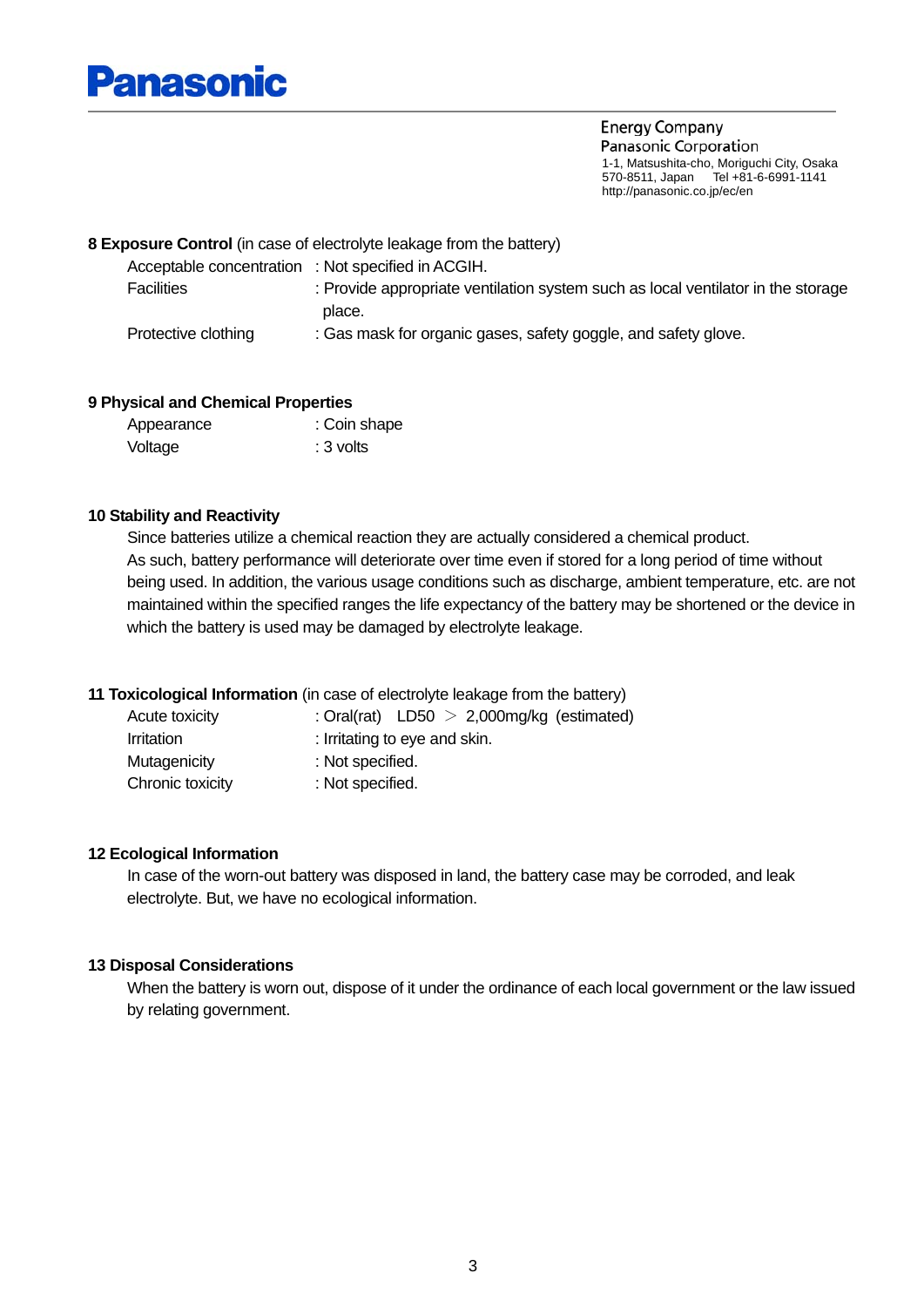# Panasonic

**Energy Company** Panasonic Corporation 1-1, Matsushita-cho, Moriguchi City, Osaka 570-8511, Japan Tel +81-6-6991-1141 http://panasonic.co.jp/ec/en

#### **14 Transport Information**

 During the transportation of a large amount of batteries by ship, trailer or railway, do not leave them in the places of high temperatures and do not allow them to be exposed to condensation.

During the transportation do not allow packages to be fallen down or damaged.

| UN Number            | : Even though the cells are classified as lithium metal batteries (UN3090/UN3091),<br>they are exempted from Dangerous Goods because they meet the following:<br>1. for cells, the lithium content is not more than 0.3g;<br>2. each cell is of the type proven to meet the requirements of each test in the<br>UN Manual of Tests and Criteria, PartIII, sub-section 38.3. |
|----------------------|-----------------------------------------------------------------------------------------------------------------------------------------------------------------------------------------------------------------------------------------------------------------------------------------------------------------------------------------------------------------------------|
| Proper shipping Name | 3. each cell is manufactured in ISO9001 certified factory.<br>: Lithium metal batteries                                                                                                                                                                                                                                                                                     |
| UN Class             | : Not Applicable                                                                                                                                                                                                                                                                                                                                                            |

#### Information of reference

|                  | Reference          | Special provision                  | Note                         |  |
|------------------|--------------------|------------------------------------|------------------------------|--|
|                  | (Reference number) |                                    |                              |  |
| Air transport    | IATA(2)            | Packing Instruction 968 Section II | Cells                        |  |
|                  |                    | Packing Instruction 969 Section II | Cells packed with equipment  |  |
|                  |                    | Packing Instruction 970 Section II | Cells contained in equipment |  |
| Marine transport | IMDG $(3)(4)$      | 188                                |                              |  |

#### **15 Regulatory Information**

 IATA Dangerous Goods Regulations ICAO Technical Instructions for the safe transport of dangerous goods by air

#### **16 Other Information**

 This PSDS is described on the basis of present materials, information and data. So, please notice that it will be revised by new information. Also this sheet is supplied to entrepreneurs as reference information in order to handle batteries safely. Please notice that entrepreneur have to deal with batteries as they think fit.

In California only, packages that contain CR lithium coin cells and the Owners/Operating Instructions of products that contain CR lithium coin cells must include the following statement: "Perchlorate Material special handling may apply, See [www.dtsc.ca.gov/hazardouswaste/perchlorate](http://www.dtsc.ca.gov/hazardouswaste/perchlorate)".

The effective date for this Perchlorate label is July 1, 2006 for non-consumer products and January 1, 2007 for consumer products.